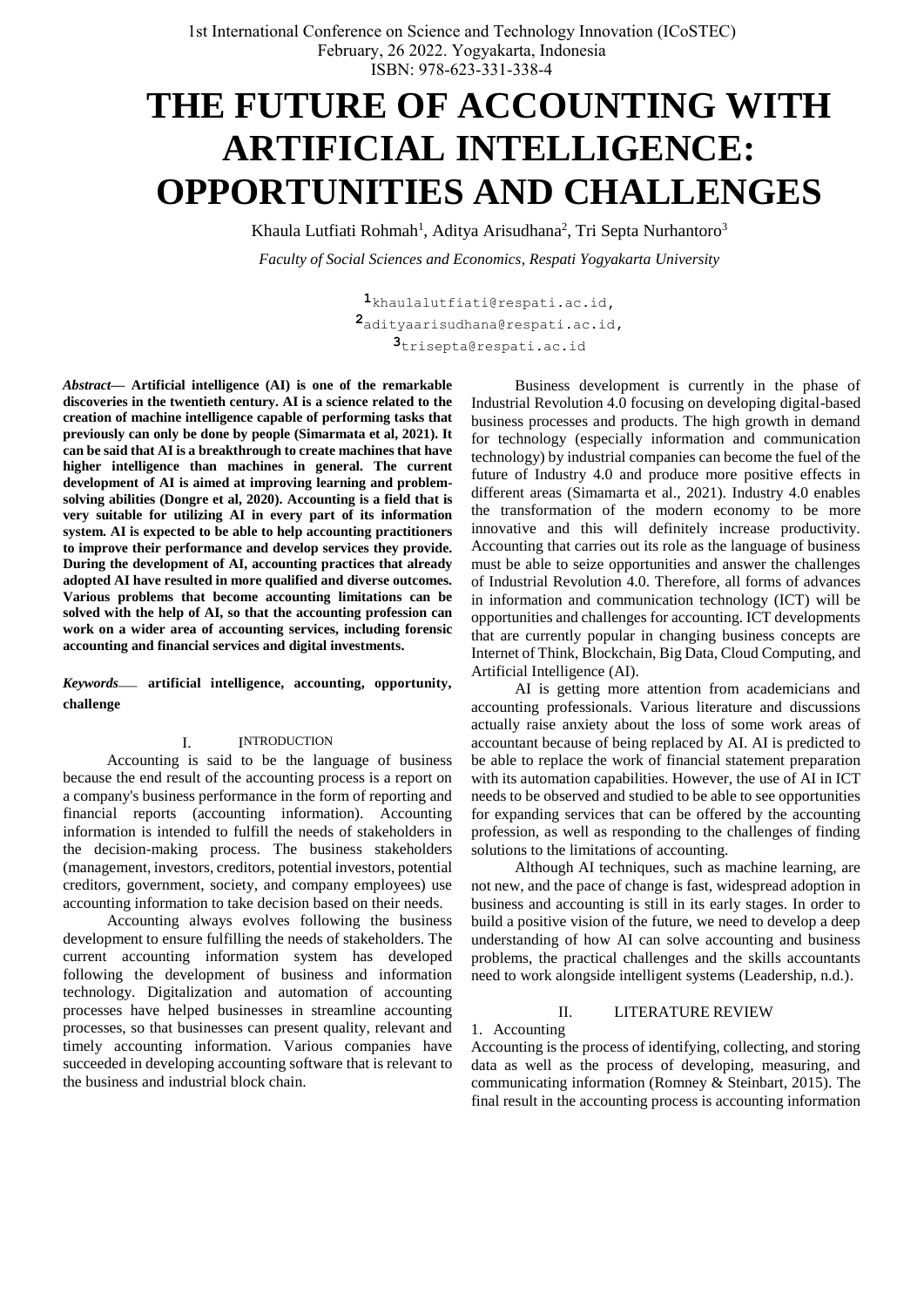in the form of reports and financial statements. The main objective of accounting is to provide financial information about the reporting entity that is useful to present and potential equity investors, lenders, and other creditors in making decisions about providing resources to the entity (Kieso et al., 2014). According to Dongre et al. (2020), accounting has functional areas as follows:

- a. Auditing is the examination or inspection of various books of accounts by an auditor. It is done to ascertain the accuracy of a financial statement. These process three different category of auditors, such as external, internal, and EDP auditors. EDP auditors are either external or internal auditors concerned with the audit of computer-based systems. This type of auditor has appropriate tools and expertise to minimize errors.
- b. Accounting Information Systems (AIS) refers to the computerized accounting information systems that are developed to meet management's and external users' requirements. Accordingly, management and external sources are concerned with the expert systems accustomed to developing and implementing the AIS.
- c. Management Accounting concerns the presentation of professional knowledge and ability to disclose accounting information. In management accounting, AI plays a vital role in maintaining records for the data for making decision, formulating policy, planning, and controlling the business. It mainly helps organization to take relevant decisions for the investment or earn more profit.
- d. Financial Accounting is the process of preparing financial statements that companies use to show their financial performance and position to people outside the company, including investors, creditors, suppliers, and customers.
- e. Tax Accounting focuses on preparing, analysing, and presenting tax returns and tax payments. Those involve a complex and time-taking process, but nowadays it becomes very easy to file tax returns and tax payments calculation through the use of different accounting software.
- 2. Accounting Information System

Romney and Steinbart (2015) state that Accounting Information System (AIS) is an intelligence (information provider tool) from the language of business (accounting), which has the following components:

- a. People using the system
- b. Procedures and instructions used to collect, process, and store data
- c. Data about the organization and its business activities
- d. Software used to process data
- e. Information technology infrastructure

f. Internal controls and security measures that store AIS data These components enable SIA to fulfill the following business functions:

- a. Collecting and storing data about the organization's activities, resources, and personnel.
- b. Turning data into information so that management can plan, execute, control, and evaluate activities, resources and personnel.
- c. Providing adequate controls to secure the organization's assets and data
- 3. Accounting Profession and Services

According to Weygandt et al. (2019), the accounting profession is grouped according to the specifications of the services occupied as follows:

- a. Public Accountant that offers expert services to the general public, namely:
	- 1) Auditing as the main part of public accounting, where an independent accountant such as a Chartered Accountant (CA) or Certified Public Accountant (CPA) that provides an opinion on how accurately the financial statements in presenting the results and financial position of the company.
	- 2) Taxation, including conducting tax planning, preparing annual notification letters, and representing clients in dealing with the tax directorate.
	- 3) Management consulting that ranges from installing basic accounting software or complex enterprise resource planning systems and providing support services for major marketing projects, mergers, and acquisitions activities.
- b. Company Accountant is an accountant working for a company as a corporate accountant or managerial accountant. The scope of work of a company accountant is cost accounting, budgeting, accounting information system design and support, depreciation, tax planning, and internal audit.
- c. Government Accountant is an accountant working for government organizations. The work environment of government accountant includes tax authorities, law enforcement agencies, and corporate regulators.
- d. Forensic Accountant is an accountant using accounting, auditing, and investigative skills to carry out investigations into theft and fraud. The scope of work of a forensic accountant is tracking money laundering and investigating theft and tax evasion activities.
- 4. Artificial Intelligent (AI)

According to Simamarta et al. (2021), AI is a science related to the creation of machine intelligence capable of performing tasks that were previously only done by people, where most of this machine intelligence is symbolic and heuristic. AI is based on various disciplines, such as Computer Science, Biology, Psychology, Linguistics, Mathematics and Engineering, etc. The main thrust of AI is in the development of computer functions related to human intelligence, such as reasoning, learning, and problem solving. Delipetrev et al. (2020) mention the commonly known types of AI are as follows:

- a. Artificial Narrow Intelligence (ANI), often referred to as "Weak" AI is the type of AI that mostly exists today. ANI systems can perform one or a few specific tasks and operate within a predefined environment, e.g., those exploited by personal assistants Siri, Alexa, language translations, recommendation systems, image recognition systems, face identification, etc.
- b. Artificial General Intelligence (AGI) or "Strong" AI refers to machines that exhibit human intelligence. In other words,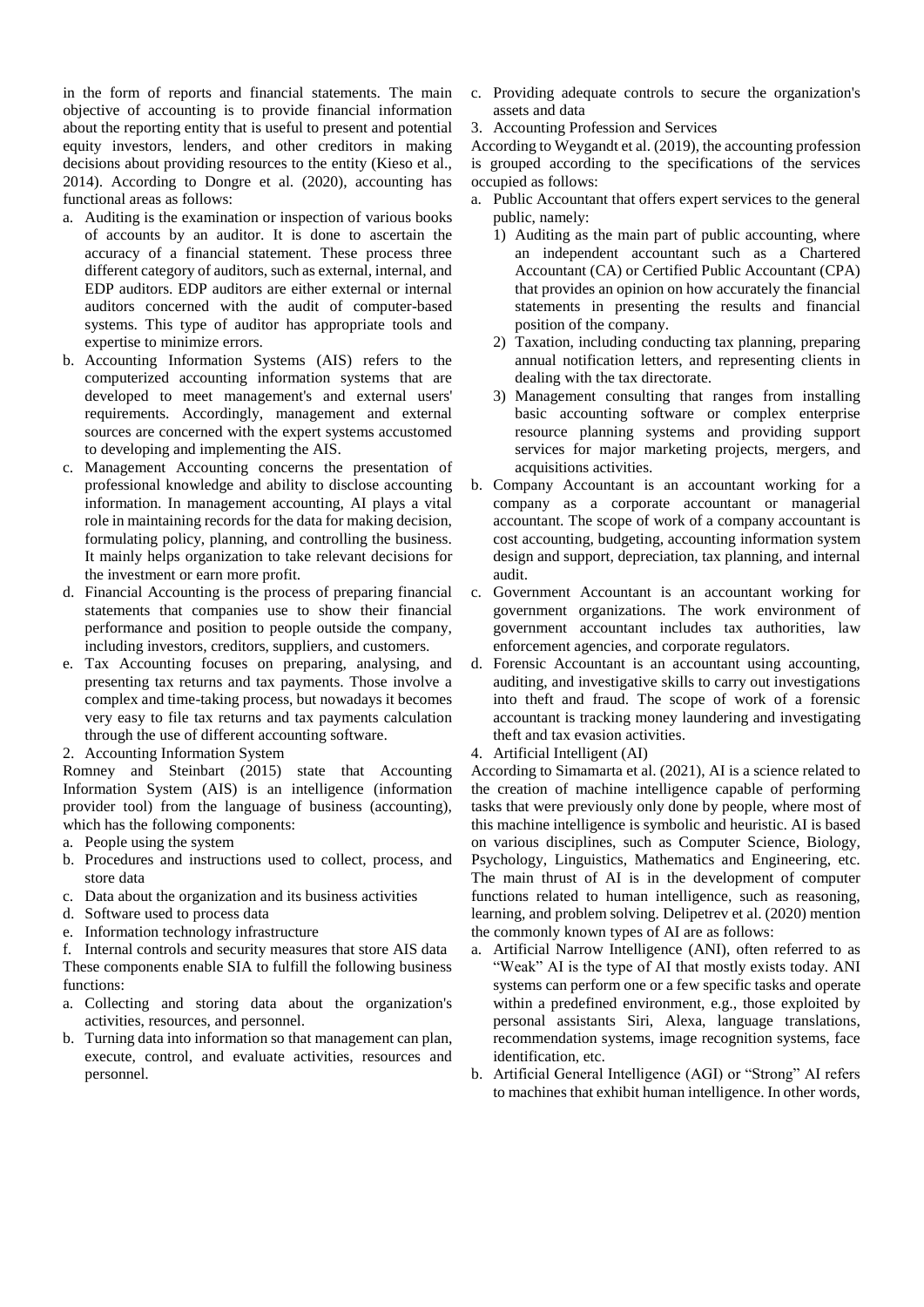AGI aims to perform any intellectual task that a human being can. AGI is often illustrated in science fiction movies with situations where humans interact with machines that are conscious, sentient, and driven by emotion and selfawareness. At this moment, there is nothing like an AGI.

- c. Artificial Superintelligence (ASI) is defined as "any intellect that greatly exceeds the cognitive performance of humans in virtually all domains of interest" (Bostrom, 2016). ASI is supposed to surpass human intelligence in all aspects — such as creativity, general wisdom, and problemsolving. ASI is supposed to be capable of exhibiting intelligence that we have not seen in the brightest thinkers amongst us. Many thinkers are worried about ASI. At this moment, ASI belongs to science fiction.
- d. Machine Learning (ML), an AI subfield, is the scientific study of algorithms that computer systems learn through experience. ML algorithms build a model based on sample data, known as "training data", in order to make predictions or decisions without being explicitly programmed to do so.
- e. AI has entered a number of fields, including: AI in health; AI in business; AI in education; AI in finance; AI in law; and AI in manufacturing (Simamarta et al., 2021).
- 5. Previous Studies
- a. *Artificial Intelligence in Accounting: Opportunity and Challenge* (Dongre et al., 2020) discusses how AI plays a vital role in accounting, from the perspective of opportunities and challenges.
- b. *Artificial Intelligence and the Future of Accountancy* (Leadership, n.d.) provides an overview of how technology will provide opportunities and answer AI challenges in the accounting field.
- c. *AI Watch, Historical Evolution of Artificial Intelligence: Analysis of the three main paradigm shifts in AI* (Delipetrev et al., 2020) reflects on the similarities and differences between AI periods. The first two AI periods share a similar pattern, as they start with a scientific breakthrough, a research paradigm shift, followed by bold predictions, vast media attention, massive investments, disappointments, unfulfilled promises, and the start of an AI winter.
- d. *Parsing the Accounting Roadmap for the Industrial Age 4.0* (Tata Rini, 2019) is about the impact caused by industry revolution 4.0 in the which affected the fields of management, finance, and business.

#### III. RESEARCH METHODOLOGY

The approach used in this research was a qualitative method. According to Creswell & Creswell (2018), qualitative research is research that can be used to understand problems in the form of groups. This is literature study that uses various journals, books, and other studies as research data. The data that has been collected is analyzed so as to make a conclusion of this study.

#### IV. ANALYSIS AND DISCUSSION

Accounting is a widely documented set of knowledge that can also be said as a service provision activity where it provides financial information beneficial both socially and economically (Suwardjono, 2014). Accounting can change according to the

need, and there will be adjustments for the use of accounting in each field and scope. This adjustment can be influenced by various things, such as economic and social conditions, company resources, company scope, and management preferences. Accounting also has a relationship with information systems. According to Romney and Steinbart (2015), accounting is an activity to identify, collect, store, measure data and then the data is collected into information. The accounting component as a system consists of people, procedures, data, software, information technology infrastructure, internal controls, and security measures.

### **1. Opportunities**

AI in the future will be one of the technologies affecting all sectors, including the field of accounting. Bengio (2009) states that AI has been developed by experts with various demands, such as the ability with high complexity, the ability to learn low input, the ability to study big data, the ability to study raw data, the ability to learn synergies across multiple jobs, and the ability to learn independently without supervision. These demands will make AI a powerful technology that makes work more effective and efficient.

It is possible for AI to carry out various jobs with varying degrees of difficulty in electronic work without reducing performance due to human fatigue. However, humans still have an important role in managing and controlling AI as well as to provide input to the AI learning process (Adamssen, 2020). One of the keys to the success of AI is a continuous learning process.

AI needs to learn continuously according to the purpose of AI invention. The accountant's closest role in the current AI process is as a 'coach'. Accountants can prepare various data needs related to AI learning inputs and provide data according to the needs of the AI learning process. Those acts accelerate the AI learning process because it will focus more on dealing with what is needed.

Accountants are closely related to the provision of information as they have a role in providing company financial information. The information is useful if it has an impact on decision making. Aspects needed in providing quality information are relevance, reliability, and timeliness. The existence of AI will make it easier for accountants to provide quality financial information.

AI will be able to sort out the needed data according to the information required by users of accounting information. AI-integrated data processing can also reduce errors due to negligence or fatigue by accountants. Relevant and reliable information will also lose its quality if there is a delay in information. AI can process large amounts of data in a relatively faster time than humans and it is not limited to working hours. In addition, AI can also retrieve data from various sources directly without going through a human-tohuman process which may become a bottleneck in the process. Dongre et al. (2020) also states that AI can simplify the work of accountants in managing and providing financial information consulting. Heavy activities of accountants, such as drafting reports, can be done automatically by AI. Information derived from AI can be translated by accountants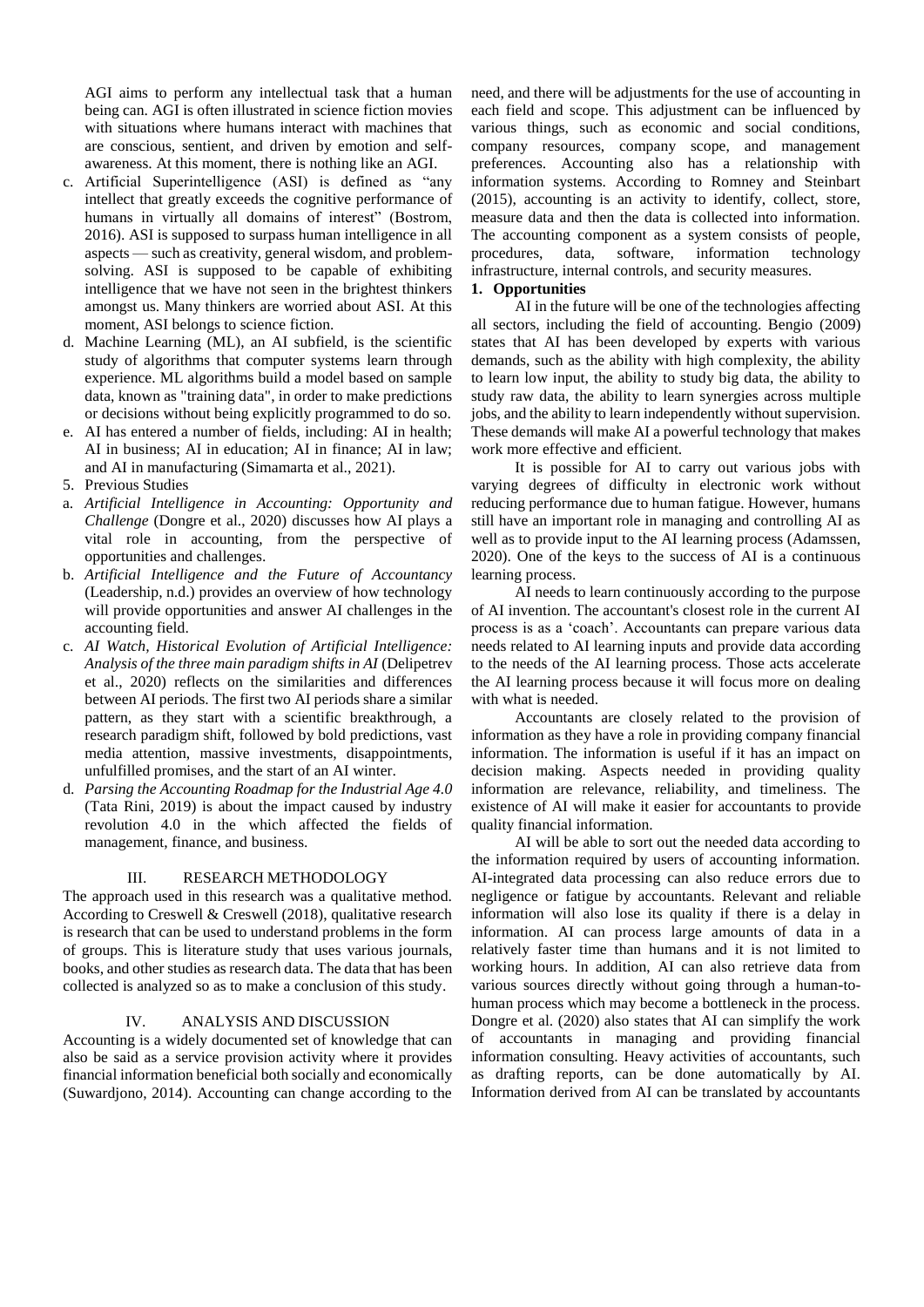to make it easier for users of financial information to use. Also, AI helps in investment activities, as Navale et al. (2016) shows that the use of AI and data machines can also improve accuracy in stock price predictions. Accountants will be more precise in recommending which stocks are better for investors to choose.

Another profession that is facilitated by AI is auditor, both internally and externally. In this position, someone has a role to evaluate the quality of financial information. According to PWC (2015), AI, as an auditor, will assist in the audit process by performing substantive and controlling tests automatically. The routine of collecting audit evidence can be reduced as most transaction evidence is in digital form and AI can take it to evaluate through the system directly. In addition, AI can also be used to trace fraud that has occurred in financial reporting. This convenience also facilitates the work of forensic auditors when looking for evidence related to fraud that has been carried out by management. The auditors can focus more on analyzing the logic and rationalization of the connection between data, and also other aspects, such as business processes. The audit clients are also being facilitated in the audit process as they do not need to spend a lot of time providing the evidence needed in the audit process.

## **2. Challenges**

- a. There are accounting limitations, and one of them is that the benefits provided by accounting information must outweigh the costs. While there is a lot of free and open-source software in accounting, the use of established software suppliers may be required for legal or regulatory reasons. AI should benefit people and the planet by driving inclusive growth, sustainable development and wellbeing (Delipretrev et al., 2020). Accounting that is part of the business process will be faster and able to meet full disclosure when using AI. AI applications in accounting information systems in companies will require sophisticated tools to process massive volumes of data to build an AI system and to utilize deep learning techniques. However, not all companies are able to allocate large funds for AI applications, especially small companies or home industries (Dongre et al., 2020).
- b. There are trust issues as not everyone understands how AIenabled devices work. When people do not understand how a device/system works, it is difficult to predict and manage inherent risk. This causes some people to distrust AI. In addition, there is a lot of information or propaganda that presents the possibility of AI being harmful to humans because it will have its own consciousness. When something has consciousness, it will desire freedom. Currently, many companies have used AI in their business processes, including accounting. Then there will be a risk of stakeholders doubting accounting information whose process uses AI. There should be transparency and responsible disclosure around AI systems to ensure that people understand AI-based outcomes and can challenge them (Delipetrev et al., 2020).
- c. AI design to date has only done one job. This means that the AI will only do the work it has been programmed to do. There is a risk that AI will not be able to make judgments,

adjustments, and even cancellations when conditions change. This will have negative impact when AI continues to do what it is told. AI systems should be designed in a way that respects the rule of law, human rights, democratic values, and diversity, and they should include appropriate safeguards, such as enabling human intervention where necessary, to ensure a fair and just society (Delipetrev et al., 2020).

- d. Accounting inputs a lot of data to process it into information that can be utilized by stakeholders. The data may be confidential or limited for internal use, but the risk that data leaks can occur when AI is fully involved in the accounting process. The risk of data hacking is very likely to happen when all data is already in digital storage such as the cloud.
- e. In addition to data security risks, there are risks to the quality and volume of data in the accounting process. The success of accounting in presenting information that meets the qualitative characteristics of accounting information requires good volume and quality of data. Without the availability of good data, AI would not fulfill its maximum benefits. Small organizations may not have a lot of data, while large organizations have massive but not necessarily quality data. In a survey conducted by MIT in 2018 on executive seniors, it was found that over 85% of respondents consider data as the primary resource for optimal business decisions, delivering better results to customers, and growing their business. So, data quality as a condition to get the maximum benefit from AI becomes absolute.
- f. In forensic accounting, auditors will use AI to search for evidence in all areas where AI may be accessible. A lot of personal data that can be reached by AI, such as private emails, messages on personal devices, personal data on online applications, conversations on the phone, and even personal account balances. This is vulnerable to violations of privacy and human rights. The ethical principles that must be upheld in the development and use of AI are respect for human autonomy, prevention of harm, fairness and explainability (Delipetrev et al., 2020). Enforcement of ethics will always be a challenge that the developers and users of AI must respond to. So, the policy to prioritize the greater interest will be a conflict, especially on the use of AI in the search for evidence of criminal cases, including forensic accounting.
- g. Currently, companies have adopted at least one AI-based technology, which indicates that the business world has benefited from AI in running a more efficient business. Accountants, as presenters of business information, must change the way they work according to the development of AI in business. The quality of accounting information will require significant improvement to meet stakeholder needs. Therefore, accountants are not only needed to present business information, but also provide added value to business information (Tata Rini, 2019). Competence in preparing financial and tax reports will be the basis that must be mastered. Accountants must revolutionize their competencies and how they work. They have to master the